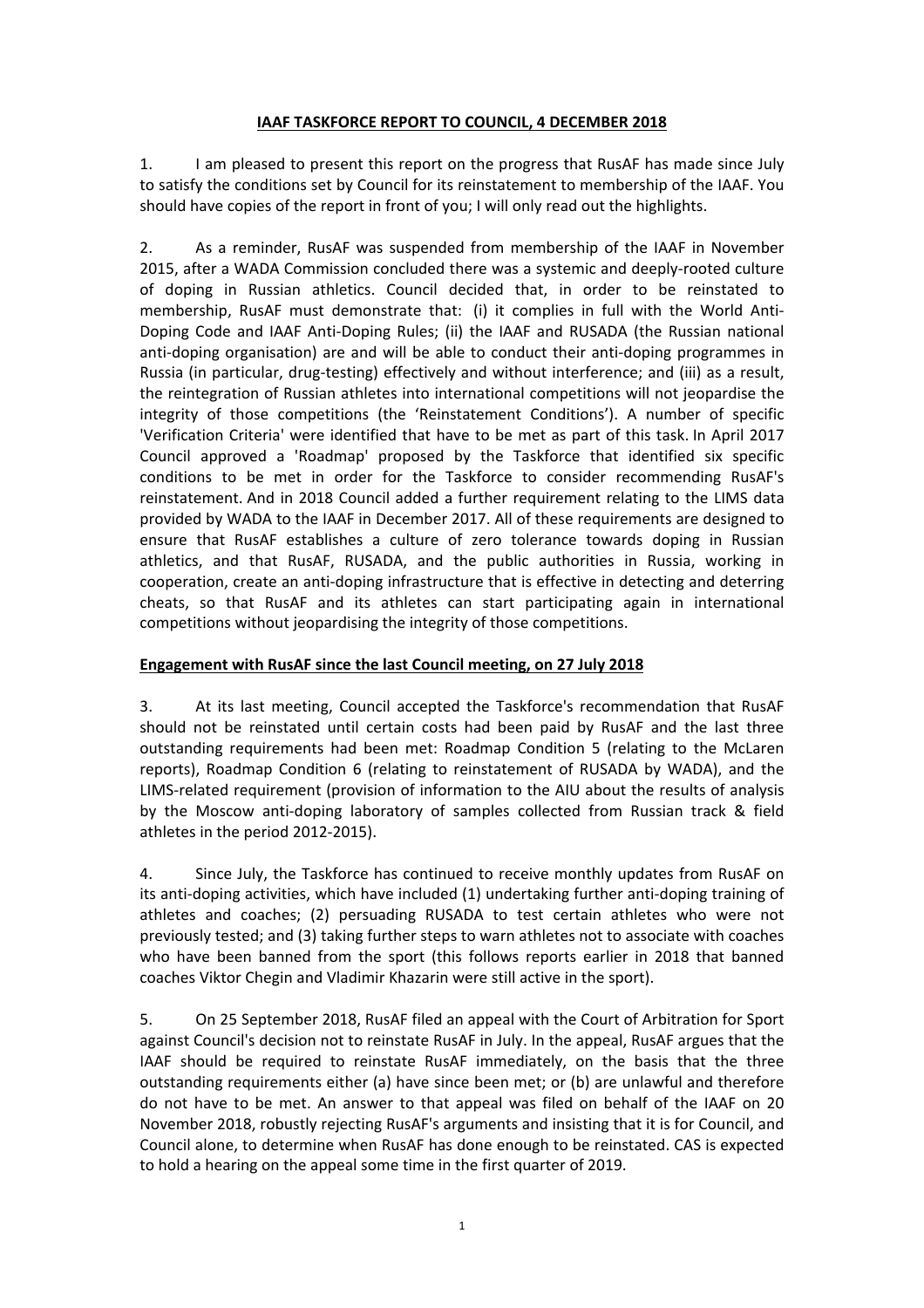6. The full Taskforce met in Rome on 8 November 2018 with Dmitry Shlyakhtin, the President of RusAF, and Artem Yakubov, a representative of the Russian Minister of Sport. We had a useful and constructive discussion with them about progress to that date and their proposals to address the outstanding requirements.

## **Current status**

7. Here is where we stand today:

# 7.1 **Roadmap Condition 1 (satisfying the Verification Criteria):**

7.1.1 The only Verification Criterion that currently remains outstanding is Verification Criterion 7.2, which requires RusAF to reimburse the IAAF for all of the costs incurred by the IAAF prior to and after the reinstatement of RusAF as a result of the need to impose, enforce and assess compliance with the Reinstatement Conditions and the Verification Criteria, including the Taskforce costs, the costs of the Russia-related cases that have been taken to CAS, and the costs incurred by the Doping Review Board from 1 January 2018 in dealing with applications from Russian athletes for neutral athlete status.

7.1.2 In July, Mr Shlyakhtin gave the Taskforce a formal assurance that RusAF would pay all of these costs once the invoice and supporting documents had been received. The invoice and supporting documents for costs incurred through 30 June 2018 were received in October 2018. However, on 8 November Mr Shlyakhtin advised the Taskforce that RusAF is not in a position to pay the invoice immediately. He asked whether RusAF could be permitted to pay the debt in instalments over a six month period. He also asked that full payment not be made a condition of reinstatement, but instead, once all other requirements are met, that RusAF be reinstated even if some instalments of the debt have not vet become due and so are still outstanding.

7.1.3 While RUSAF's capacity to generate its own revenues may have been compromised during the period of suspension of its IAAF membership, RUSAF has been aware since at least December 2016 of this requirement to pay the IAAF's costs, and as recently as July 2018 it provided an unconditional assurance of payment of those costs in full upon receipt of an appropriate invoice and supporting documentation. The Taskforce does not think it fair that the IAAF and its other members should have to bear those costs any longer. Therefore the Taskforce recommends below that Council insist on the payment of the costs as a condition of reinstatement.

**7.2 Roadmap Condition 2 (adequate testing of Russian athletes):** A further update on this condition was provided to the Taskforce during the Rome meeting. RusAF has continued its push to have more of its athletes included in RUSADA's testing pools, with at least 400 athletes now included, an increase of around 150 since July. RUSADA has collected 1,930 blood or urine samples from Russian national-level athletes to date in 2018, and the total is expected to exceed 2,000 by the end of the year. (Despite some reservations previously that RusAF would have to pay for a considerable amount of that testing from its own budget, RusAF has confirmed that RUSADA has not sought payment for the additional level of testing). The Taskforce therefore considers that this condition continues to be met.

7.3 **Roadmap Condition 3 (demonstrating that provisional suspensions of coaches charged with doping offences can be enforced effectively):** Council will recall that the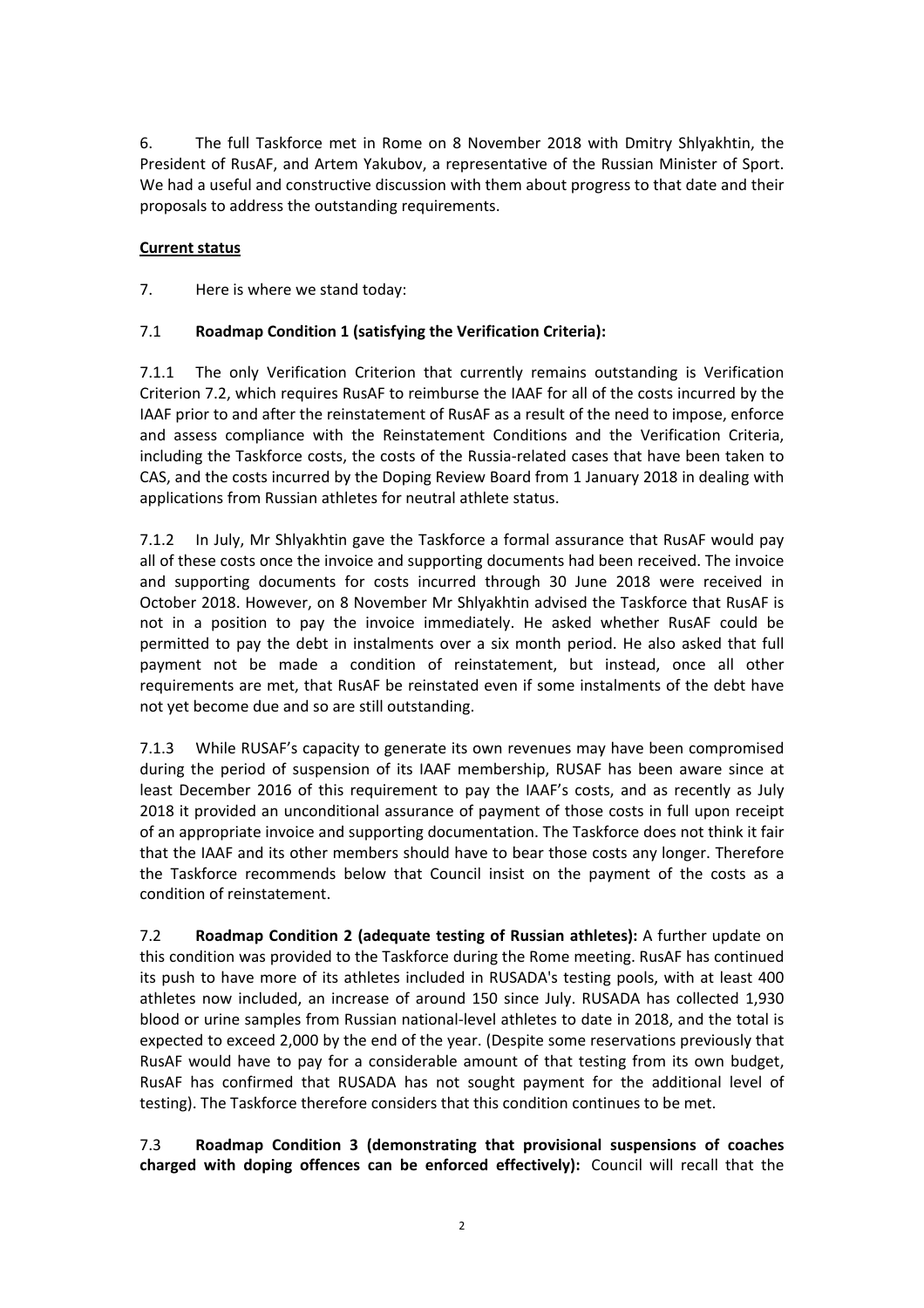Taskforce reported in July that this condition has been satisfied. That remains the position.

7.4 **Roadmap Condition 4 (RusAF to take appropriate steps to cultivate and support** the Clean Sport Movement and the associated Rocket Sport Project championed by certain **individual Russian athletes and coaches):** As previously reported to Council, the Taskforce considers that this condition has been met and continues to be met to date.

7.5 **Roadmap Condition 5 (an appropriate official response be provided to the McLaren reports, specifically addressing Professor McLaren's findings that officials from** the Ministry for Sport, the FSB, and the Centre for Sport Preparation were involved in the doping scheme, either by convincingly rebutting those findings or else by acknowledging and properly addressing them).

7.5.1 Council has previously agreed with the Taskforce that this condition is very important in terms of delivering assurance that reintegrating RusAF and its athletes to international competitions will not undermine the integrity of those competitions. Unless the McLaren findings are acknowledged and properly addressed, how can we feel confident that there will not further undermining of RUSADA's activities moving forward?

7.5.2 In July the Taskforce reported that it understood WADA had proposed a solution to the Russian authorities that could resolve this issue prior to the next meeting of the WADA Executive Committee. The detail of that solution became clear with the issue of a WADA press release on 20 September 2018, which stated: 'the letter from the Russian Ministry of Sport sent to WADA on the 13th September 2018 amounts to an acceptance of all of the *findings* of the *IOC Schmid Report* (which itself endorsed the core findings of the WADA *commissioned McLaren Investigation reports), including that "a number of individuals within* the Ministry of Sport and its subordinated entities" were involved in the manipulations of the *anti-doping system in Russia. The Russian Ministry of Sport's letter states: "The Russian* Federation fully accepted the decision of the IOC Executive Board of 5 December 2017 that was made based on the findings of the Schmid Report"'.

7.5.3 In its July report to Council, the Taskforce observed that the Schmid Commission agreed with Professor McLaren's conclusion that there was a 'systemic manipulation of the anti-doping rules and system in Russia, through the Disappearing Positive Methodology and *during the Olympic Winter Games Sochi 2014'*; and it also agreed with him that the scheme was orchestrated from within the Ministry of Sport, going at least as high at Deputy Minister Yuri Nagornykh.

7.5.4 The Taskforce remains disappointed that Russia has not recognised all of the findings of the McLaren reports directly. However, the Taskforce notes that WADA has accepted the acknowledgement by Russia of the findings of the Schmid Commission as tantamount to acceptance of the McLaren reports, leading to WADA's reinstatement of RUSADA on 20 September 2018. The Taskforce therefore accepts that this condition has been met, but will continue to monitor the steps that Russia takes to address these findings.

7.6 **Roadmap Condition 6 (WADA has determined that all of the conditions it has** specified for the reinstatement of RUSADA as a truly autonomous, independent and properly-resourced national anti-doping organisation have been met, and on that basis has reinstated RUSADA as the official, Code-compliant NADO for Russia)

7.6.1 On 20 September 2018, RUSADA was fully reinstated by WADA following a decision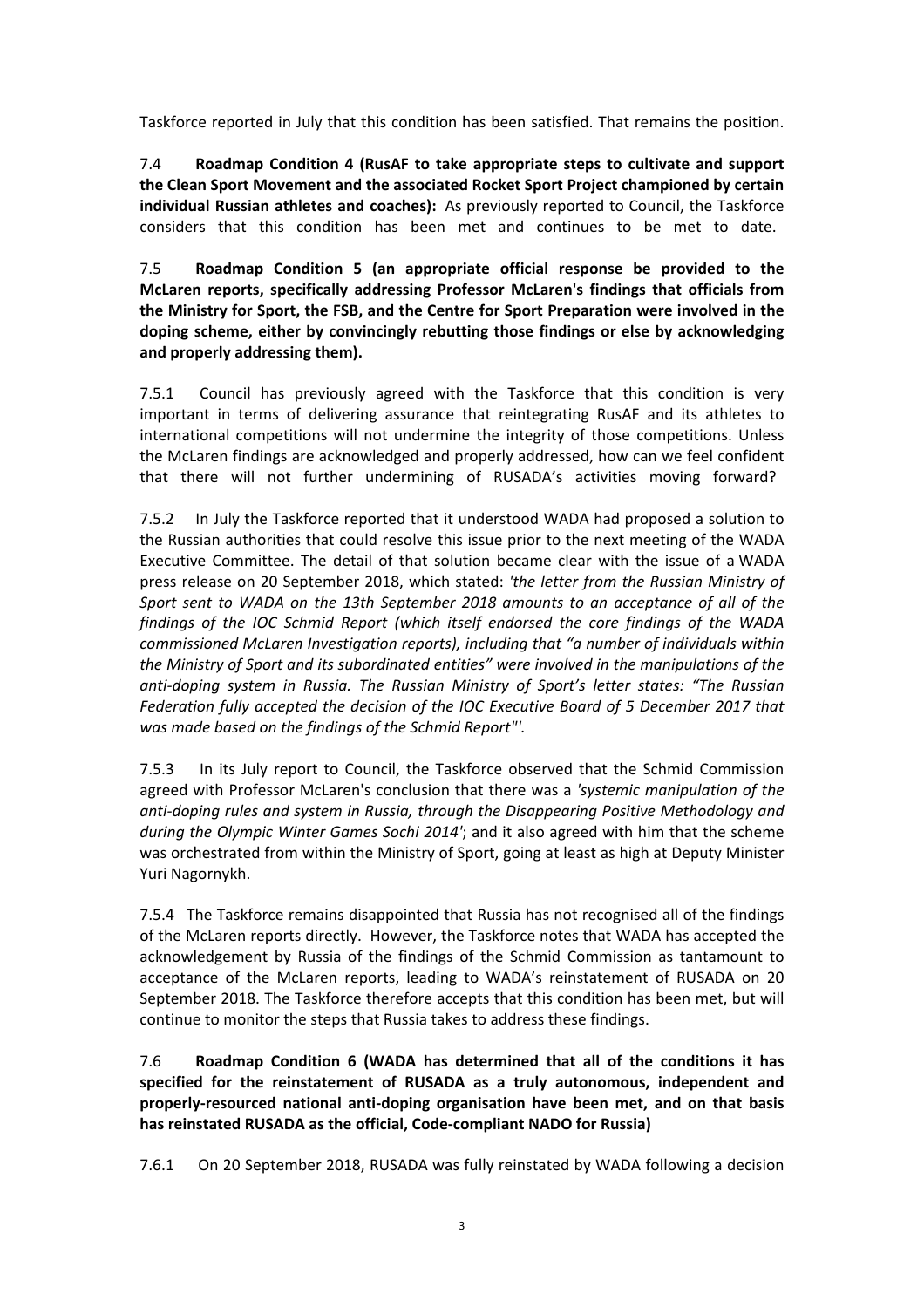of the WADA Executive Committee. However, the Taskforce notes that this was based on a change in WADA's roadmap for the reinstatement of RUSADA. That roadmap originally required two pre-conditions to be met: (1) acknowledgement of the McLaren findings; and (2) access to the samples and electronic data stored at the Moscow laboratory relating to analysis of samples collected from Russian athletes from 2012 to 2015. As discussed above, the first condition was met to the satisfaction of the WADA Executive Committee by the Russian Sports Minister's letter of 13 September 2018. The Taskforce reflected at length on WADA's decision to turn a critical pre-reinstatement condition into a 'post-reinstatement condition'. While the Taskforce would have preferred that reinstatement of RUSADA by WADA be based on RUSADA having met all conditions, the fact of an imminent deadline to meet the post-reinstatement condition (December  $31<sup>st</sup>$  2018) provides the assurance the Taskforce requires to accept that this requirement has been met. The Taskforce understands that WADA will consider the position of RUSADA again if the post-reinstatement condition is not met by the end of 2018. If WADA decides to suspend RUSADA again, then this requirement will no longer be met.

7.7 **Lastly, an additional requirement added in 2018 (access to analytical data stored** at the Moscow laboratory relating to analysis of samples collected from Russian athletes in the period 2012 to 2015, and  $-$  if necessary  $-$  access to the samples themselves for re**analysis)**

- 7.7.1 Council will recall why this new requirement was added:
	- 7.7.1.1 In late 2017, WADA obtained from a whistle-blower a copy of the "LIMS" database maintained by the Moscow anti-doping laboratory, which summarised the lab's findings from analysis of samples sent to the lab in the period January 2012 to August 2015. The LIMS database included thousands of suspicious findings, for athletes from different sports, that the Moscow laboratory had failed to file in the central WADA database (ADAMS), in breach of the requirements of the WADA Code.
	- 7.7.1.2 In December 2017, WADA transferred to the AIU details of the findings recorded in the Moscow laboratory's LIMS database in respect of 1,800 samples collected by RUSADA from over 1,000 Russian track & field athletes between 2012 and August 2015.
	- 7.7.1.3 At the next Council meeting, in March 2018, the Taskforce recommended that to the extent the AIU needed further information or cooperation from the Russian authorities to determine whether ADRV proceedings should be brought against any of those athletes, the provision of that information and cooperation should be a further condition of reinstatement of RUSADA. Council agreed with that recommendation.
	- 7.7.1.4 On 22 July 2018, the AIU advised that in order to decide whether any of these athletes has a case to answer, it needs to receive the analytical data underlying the findings reported in the LIMS database (i.e., the actual chromatograms and electropherograms generated during analysis of the samples), as well as the related samples themselves (for purpose of reanalysis), and the names of the athletes who had provided certain unattributed samples. At its meeting five days later, Council accepted the Taskforce's recommendation that receipt of this information by the AIU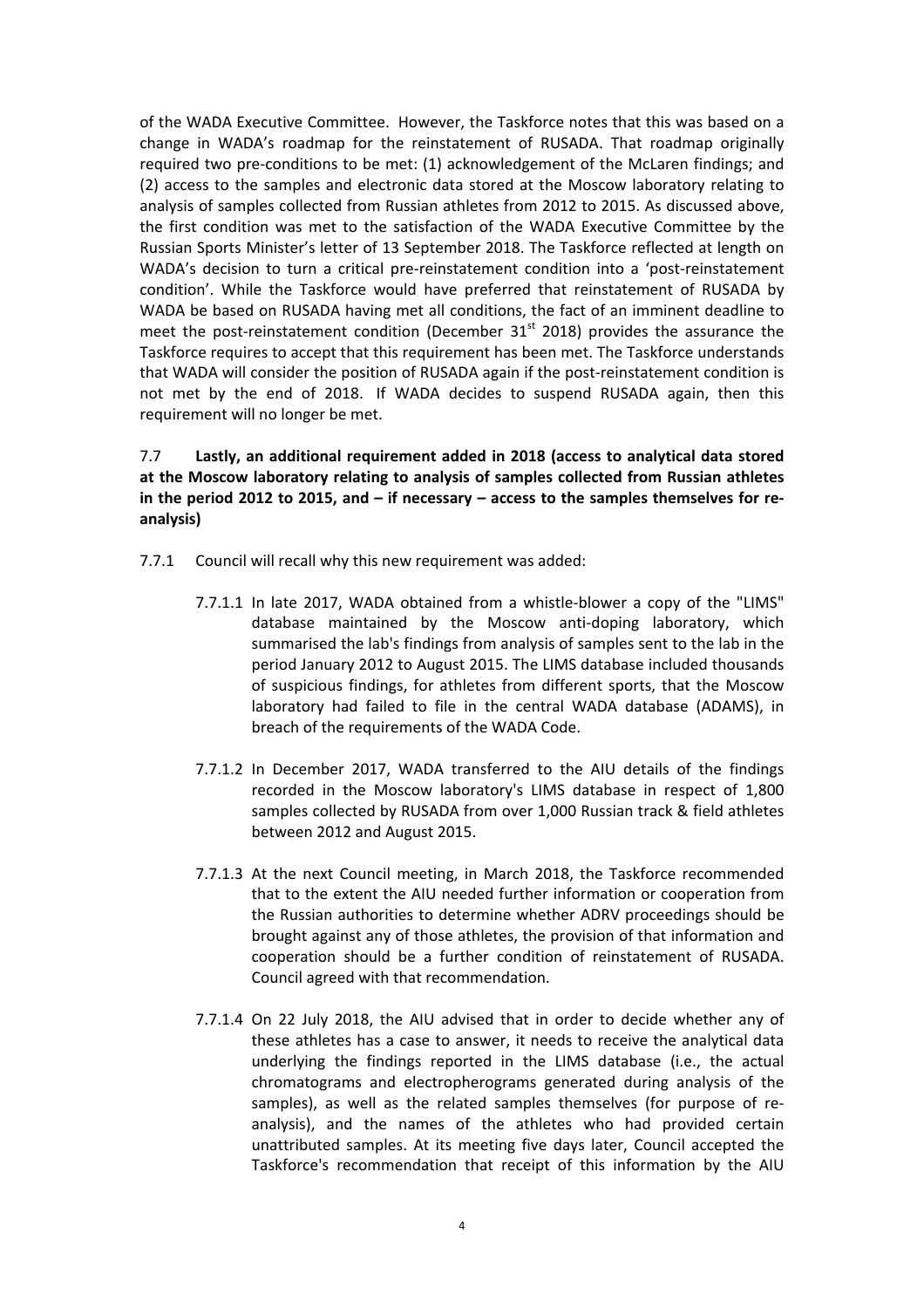should be a condition of reinstatement of RusAF, on the basis that RusAF and its athletes cannot be re-integrated into international competitions without undermining the integrity of those competitions if there remains a suspicion that some of those athletes may have evaded punishment for doping.

7.7.2 To date, this requirement has not been met. The AIU still does not have the access to the information it needs to determine whether any of the 1,000 Russian athletes from whom samples were collected by RUSADA in the period 2012 to 2015 have cases to answer for breach of the IAAF Anti-Doping Rules. At the Rome meeting, the Ministry of Sport representative noted that it was not within RusAF's power to meet this requirement. The Taskforce did not find it necessary to challenge him on that issue, however, because he nonetheless assured the Taskforce that this requirement will be met in due course.

7.7.3 As noted above, WADA also required access to the analytical data underlying the LIMS findings and to the related samples, as a condition of reinstatement of RUSADA. However, on 20 September 2018 WADA agreed to change that from a pre-condition to reinstatement of RUSADA to the following two separate post-reinstatement conditions: (1) the Russian authorities must permit an independent expert to access the instruments in the Moscow laboratory to extract an authentic copy of the underlying analytical data (for athletes from all sports, including athletics) by no later than 31 December 2018; and (2) once that data has been reviewed to determine which samples need to be re-analysed, the Russian authorities must permit re-analysis of those samples at a WADA-accredited laboratory by no later than 30 June 2019.

7.7.4 WADA had its own reasons for doing this. In short, the compliance regime under which RUSADA had been declared non-compliant back in 2015 did not give WADA the power to impose any meaningful consequences if the Russian authorities continued to withhold access to the data and samples held at the Moscow laboratory; but WADA now has a new compliance regime that provides for significant consequences for non-compliance. Therefore, by reinstating RUSADA and making provision of the data and samples a postreinstatement condition, the new regime applies, and Russia faces significant consequences if the data and samples are not provided by the deadlines WADA has set.

7.7.5 However, WADA's decision to convert this requirement into two post-reinstatement conditions does not bind the IAAF, and in the view of the Taskforce there is no reason for the IAAF to follow it. In particular, the IAAF does not have the same problem that WADA had of needing to change from an old compliance regime to a new compliance regime. Instead, Council is free to continue to insist that the AIU's requirements must be met before RusAF is reinstated. And the Taskforce strongly recommends that Council does so, because until those requirements are met the AIU cannot decide whether the 1,000 Russian athletes whose test results are in the LIMS database do or do not have cases to answer for breach of the IAAF Anti-Doping Rules. In the view of the Taskforce, to admit RusAF and its athletes back into international competitions without resolving these doubts would clearly jeopardise the integrity of those competitions.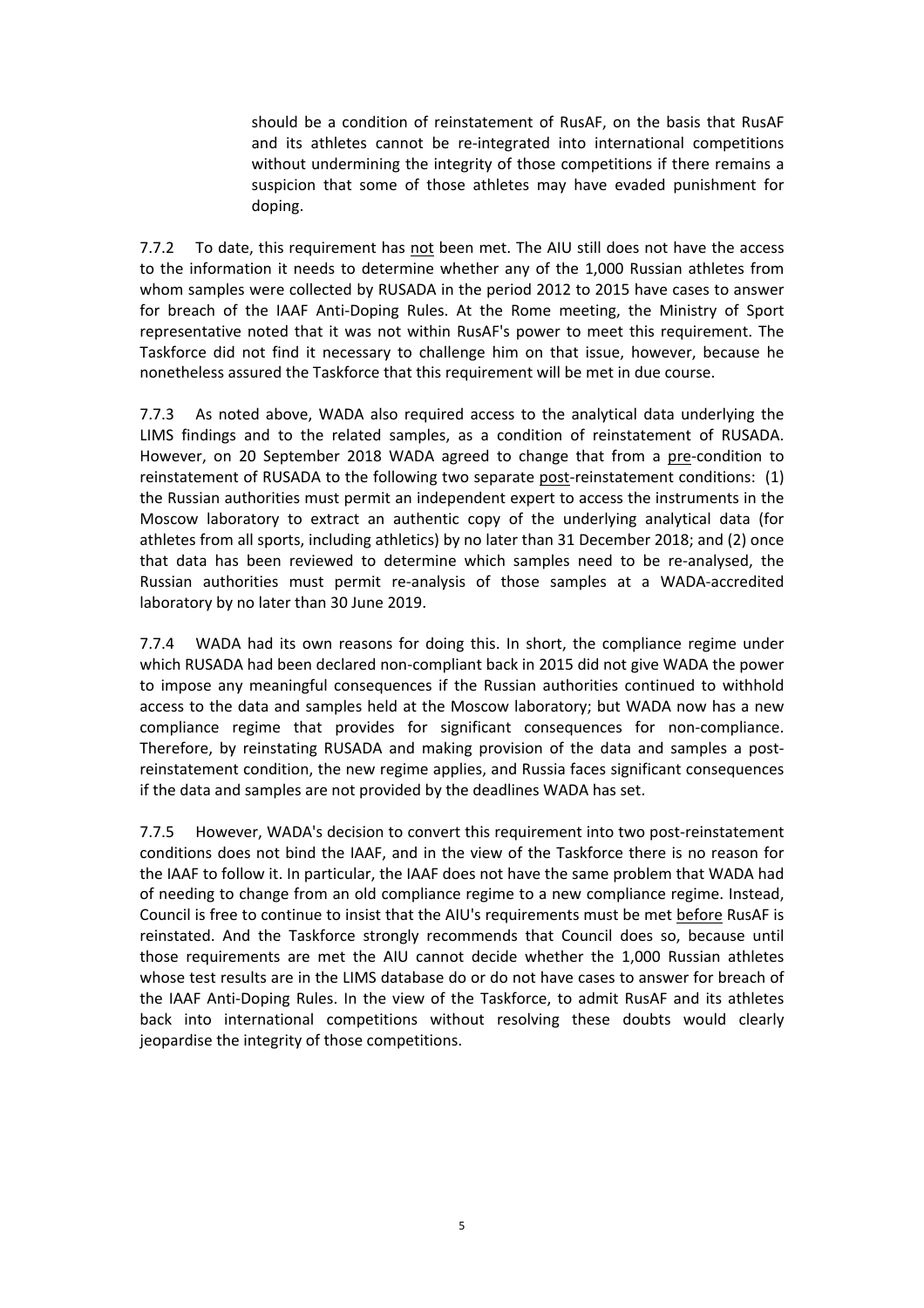### **Recommendation**

**8.** Based on the above, the Taskforce RECOMMENDS that Council resolves as follows:

**8.1** That the IAAF shall invoice RusAF in January 2019 for the further costs incurred by the IAAF between 30 June and 31 December 2018 that are payable by RusAF pursuant to **Verification Criterion 7.2: thereafter the IAAF shall invoice RusAF for the ongoing costs on** a monthly basis; and RusAF shall not be reinstated unless and until all outstanding invoices have been paid in full.

**8.2 That prior to reinstatement the IAAF shall enter into a formal legal agreement with** RusAF, in a form acceptable to IAAF management, that commits RusAF to pay any further relevant costs incurred by the IAAF following RusAF's reinstatement (e.g., the costs of monitoring compliance with post-reinstatement conditions, and the costs of any further cases that the AIU has to bring against Russian athletes). Those costs shall be invoiced by the IAAF on a monthly basis for payment by RusAF within 30 days of receipt, with appropriate remedies applicable in the event of non-payment.

**8.3** In addition, there shall be no reinstatement unless and until the AIU confirms that **it is satisfied that:** 

- (a) it has been given the information it requires to identify all of the athletes who provided the samples listed in the part of the LIMS database transferred by WADA to the AIU;
- **(b)** it has received all of the analytical data produced by the Moscow lab when it analysed those samples (i.e., the chromatograms, the electropherograms, chain of custody records, etc.):
- **(c) any samples that the AIU considers need to be re-analysed (and that are**  still in the possession of the Moscow lab) have been sent to a WADA**accredited laboratory for re-analysis;**
- (d) these data and samples are authentic and have not been tampered with; **and**
- (e) the AIU therefore has everything in the possession of the Moscow antidoping laboratory that it needs to determine whether any of the athletes whose samples were included in the LIMS data has a case to answer for breach of the IAAF Anti-Doping Rules and/or the RusAF Anti-Doping Rules.

9. The Taskforce stands ready to provide any guidance or support that RusAF may need in addressing the remaining requirements set out above. If and when they are met, then -barring any unexpected developments (such as evidence emerging that requirements that the Taskforce thought had been met in fact have not been met, or are no longer being met) -- the Taskforce considers that it will be ready to recommend the reinstatement of RusAF's membership benefits (potentially in instalments). Any such recommendation will also include proposals as to the post-reinstatement conditions that the Taskforce considers Council should impose on RusAF to guard against future back-sliding.